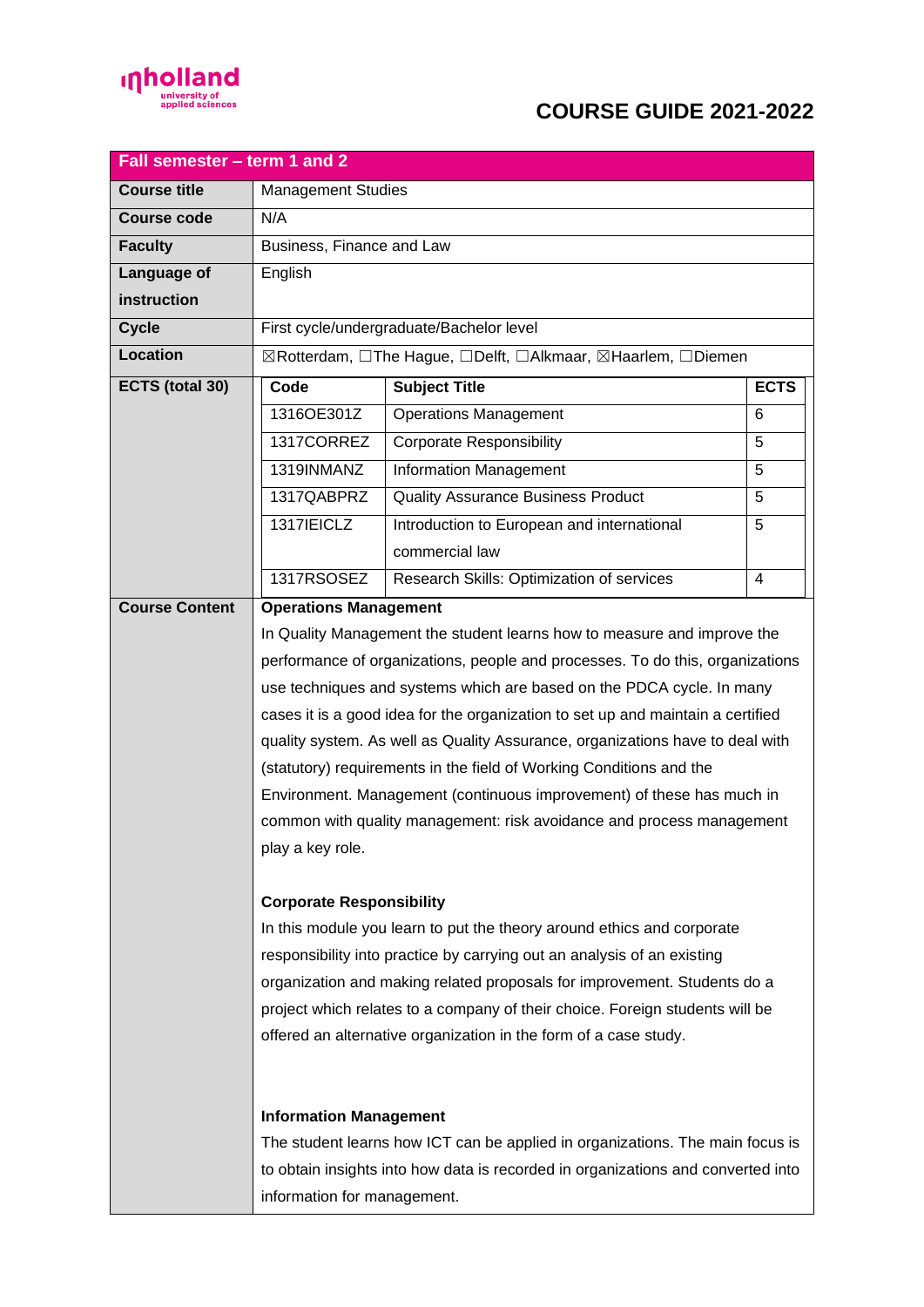

### **Quality Assurance Business Product**

In the business product the student analyses for an existing organization (case study), using the EFQM (INK) model, the level of performance which must be delivered from the perspective of different stakeholders and to what extent the organization has already made this performance measurable in performance indicators. A proposal is made for the creation of a scorecard. The key (legal) risks for the factors Quality (clients), Health & Safety (employees) and the Environment (social) are identified and improvement and management measures are proposed. A recommendation is also made with regard to the desirability of certifying the various components and possible incorporation into a QSHE assurance system.

#### **Introduction to European and international commercial law**

The law of the European Union is growing in importance very rapidly. Since the conclusion of the Maastricht Treaty all the nationals of the 27 member states are European citizens. They are no longer solely subject to their own national law systems, but their daily lives are more and more affected by all types of legislation produced by and all kinds of decisions made by the European Union. Therefore, a course on European Law must certainly be part of any form of higher education. This course aims to give the student a basic knowledge of European Law by exploring the functioning of the unique creature that is the EU, the impact of its laws on states, citizens and companies.

This course does not only focus on the legal aspects of European law but also on the legal aspects of doing business internationally. International business contracts are of vital importance for international business. International transactions differ fundamentally from domestic transactions. The law in this context is difficult to grasp and its sources are diverse. Points to be covered:

- dealing with international agreements and the drafting;
- formation and interpretation of international contracts;
- international treaty rules, remedies, legal aspects with regard to financial arrangements.

#### **Research Skills: Optimization of services**

This course supports service optimization and has three subthemes: a. Mapping (profiling, segmenting) relevant internal and external groups (employees, management, clients, suppliers, competitors) b. Analyzing use of and satisfaction with policymaking, processes, systems,